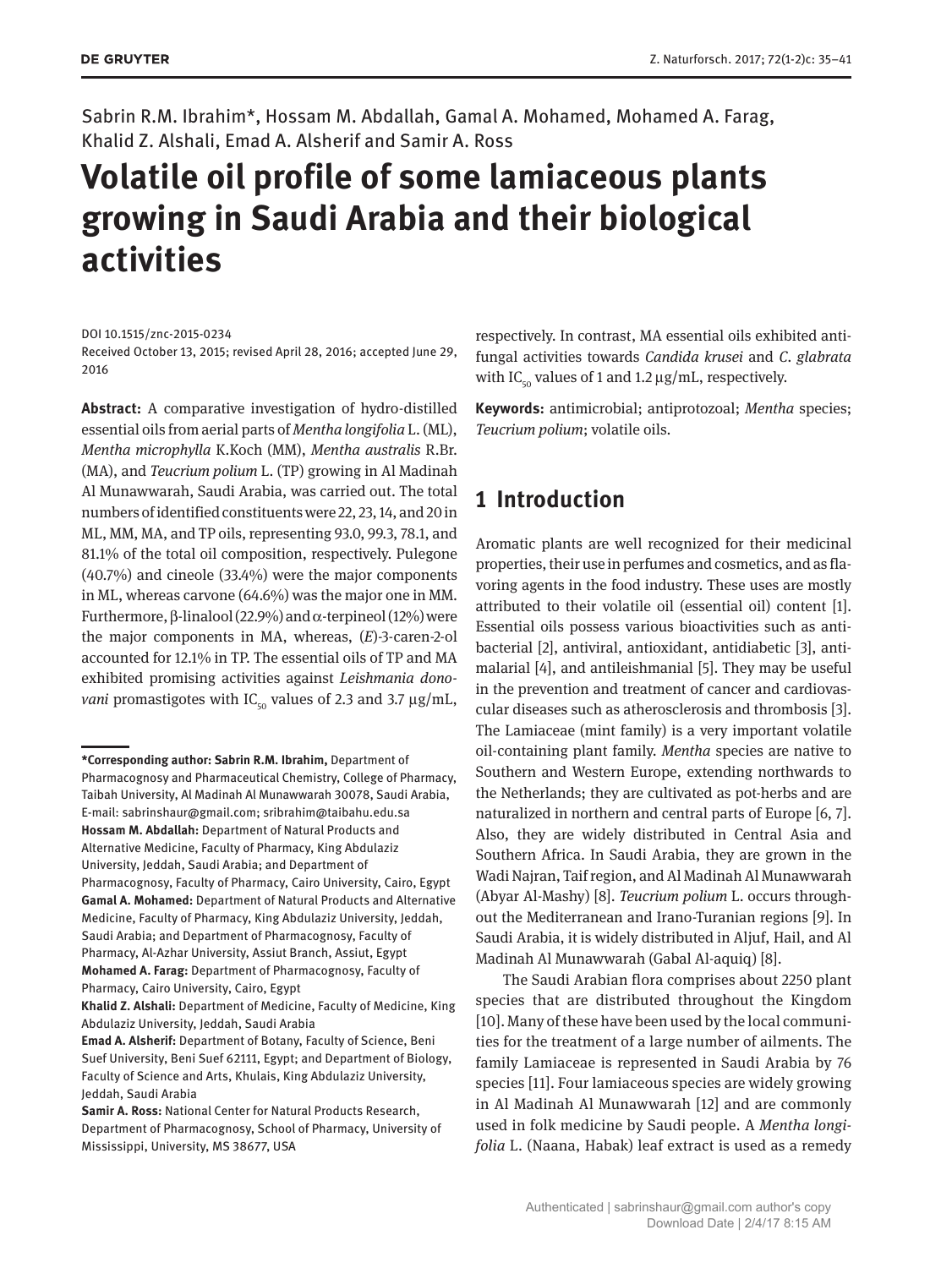for cough and breathing problems [13]. *Mentha microphylla* K. Koch (Niena'a barri-niena'a) is used as an analeptic, appetizer, and a carminative [11, 14]. *Teucrium polium* L. (Ja'adah) is used as stomachic and vermifuge, but also in steam baths to alleviate cold and fever [11]. The leaf, flower, and stem of *Mentha* sp. are frequently used in herbal teas or as additives in commercial spice mixtures for many foods to impart a certain aroma and flavor [15, 16].

Based on a literature survey, there are no reports on detailed analyses of the essential oils of *M*. *longifolia*, *M*. *microphylla*, *M*. *australis*, and *T*. *polium* growing in Saudi Arabia. Only the essential oil of the aerial parts of *T. polium*, collected in the northern region of Saudi Arabia (Aljuf) has been analyzed and reported as being enriched in γ-muurolene (8.7%),  $\alpha$ -cadinol (5.9%), and δ-cadinene (5.1%) [17].

The major goal of this study was to investigate the chemical composition of the essential oils isolated from the aerial parts of these plants, as well as assessing their antimicrobial, antimalarial, and antileishmanial activities.

## **2 Experimental**

#### **2.1 General**

GC/MS analysis was performed with a Shimadzu Model GC-17A gas chromatograph interfaced with a Shimadzu model QP-5000 mass spectrometer (Kyoto, Japan). Volatiles were separated on a DB5-MS column (30 m length, 0.5 mm i.d., and 0.25 μm film) (J&W Scientific, Santa Clara, CA, USA). Injections were done with a split ratio of 1:10 for 30 s. Operating conditions were the following: injector 220 °C, column oven 38 °C for 3 min, then programmed at a rate of 12 °C min<sup>-1</sup> to 220 °C and kept for 2 min, He carrier gas at 1 mL min−1. The transfer line and ion-source temperatures were adjusted to 230 and 180  $°C$ , respectively. The HP quadrupole mass spectrometer was operated in the electron ionization mode at 70 eV. The scan range was set at *m*/*z* 40–500. The volatile components were identified using the procedures described previously [18]. Peaks were first de-convoluted using AMDIS software [\(www.amid.net\)](www.amid.net)) and compounds subsequently identified by their retention indices (RI) relative to *n*-alkanes (C6–C20), and by matching their mass spectra to the NIST, WILEY library database (>90% match) as well as to those of authentic standards when available.

#### **2.2 Plant material**

The fresh flowering aerial parts of *M. longifolia*, *M. microphylla*, and *M. australis* were collected from Abyar Al-Mashy and those of *T. polium* from Gabal Al-aquiq, Al Madinah Al Munawwarah in March 2013. Plant samples were authenticated based on morphological characteristics by Dr. Emad A. Alsherif, Associate Professor of Plant Ecology, Department of Biology, Faculty of Science & Arts, Khulais, King Abdulaziz University, Saudi Arabia. A herbarium specimen of each collected plant was deposited at the herbarium of the Department of Natural Products and Alternative Medicine, Faculty of Pharmacy, King Abdulaziz University (ML-1-2013, MM-2-2013, MA-3-2013, and TP-4-2013, respectively).

#### **2.3 Preparation of volatile oil**

Fresh plant material (500 g) of each of the four species was subjected separately to hydro-distillation [19]. The volatile oils obtained were dried over anhydrous sodium sulfate to give 1.74, 1.41, 0.93, and 0.68 g for *M. longifolia*, *M. microphylla*, *M. australis*, and *T. polium*, respectively. They were kept in a refrigerator for GC/MS analysis and biological study. All samples were dissolved in DMSO prior to use.

#### **2.4 Antimicrobial assay**

All essential oils (conc. 1–20 μg/mL) were tested for antimicrobial activity against *Candida albicans* ATCC 90028, *Candida glabrata* ATCC 90030, *Candida krusei* ATCC 6258, *Aspergillus fumigatus* ATCC 90906, *Cryptococcus neoformans* ATCC 90113, methicillin-resistant *Staphylococcus aureus* ATCC 33591, *Staphylococcus aureus* ATCC 2921, *Escherichia coli* ATCC 35218, and *Pseudomonus aeruginosa* ATCC 27853. Susceptibility tests were performed for all organisms using modified versions of the methods recommended by the Clinical and Laboratory Standards Institute (CLSI). Samples were transferred in duplicate to 96-well flat bottom microplates. Concentration (CFU/mL) of the microbial inocula were determined by monitoring the absorbance of the cell suspensions at 630 nm. These suspensions were then diluted as needed in the assay broth to afford the desired CFU/mL recommended for the experiment. Drug controls [ciprofloxacin for bacteria and amphotericin B for fungi (both from ICN Biomedicals, Aurora, OH, USA)] were included in each assay. Optical densities of the cultures were read at either 630 nm using the EL-340 Biokinetics Reader (Bio-Tek Instruments, Winooski, VT,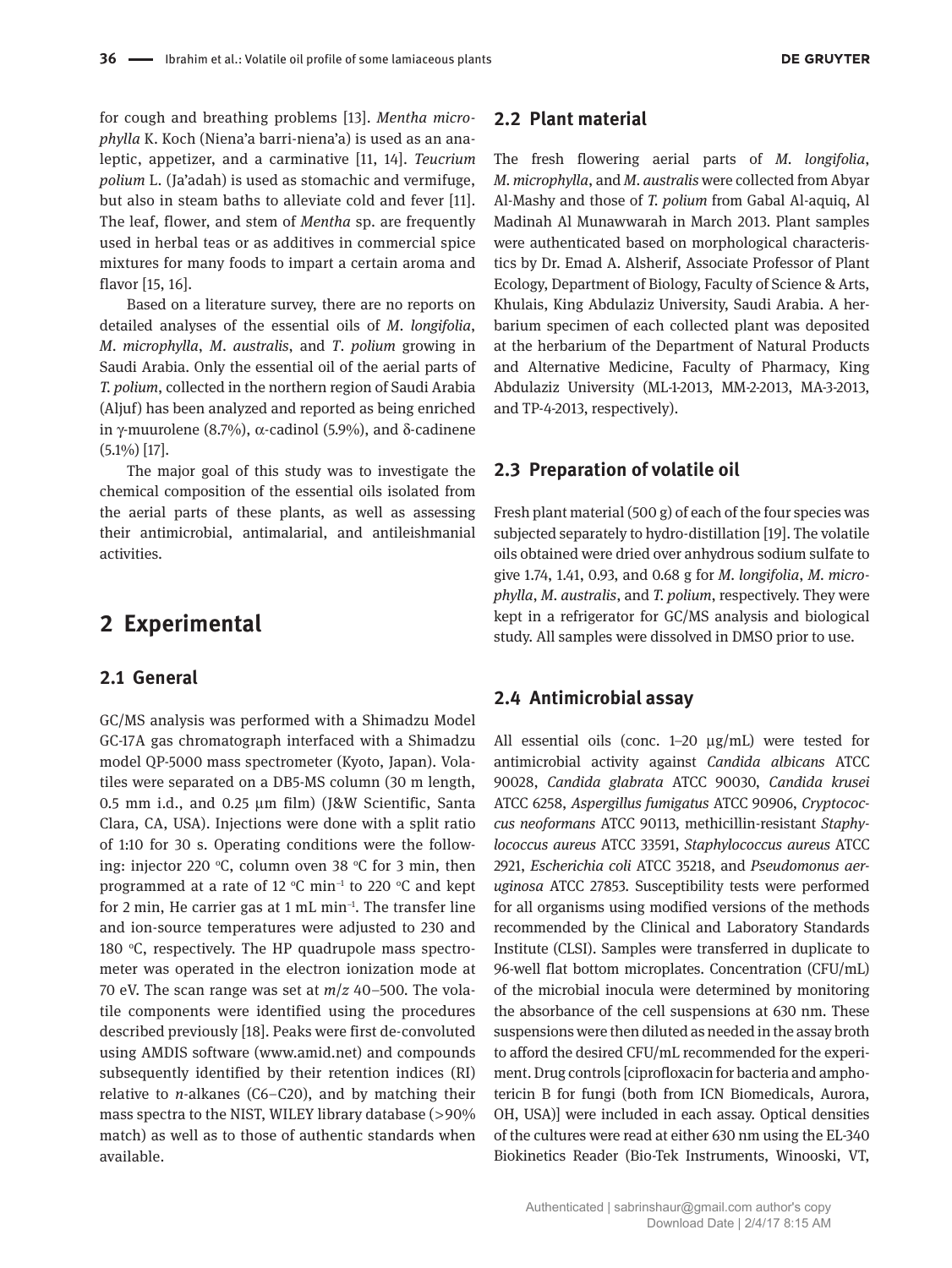USA) or by excitation at 544 nm and determining emission at 590 nm (*A. fumigatus*) using the Polarstar Galaxy Plate Reader (BMG LabTechnologies, Offenburg, Germany) prior to and after incubation [20, 21]. Percent growth was plotted versus test concentration to afford the  $IC_{\text{tot}}$ .

#### **2.5 Antimalarial assay**

The antimalarial activity of the oils at concentrations ranging from 1 to 20 μg/mL was tested on chloroquinesensitive (D6, Sierra Leone) and -resistant (W2, Indochina) strains of *Plasmodium falciparum*. For the assay, which is based on the determination of plasmodial LDH activity, a suspension of red blood cells infected with the D6 strain of *Plasmodium falciparum* (200 μL, with 2% parasitemia and 2% hematocrit in RPMI 1640 medium supplemented with 10% human serum and 60 μg/mL amikacin) was added to the wells of a 96-well plate containing 10 μL of serially diluted test samples. The plate was flushed with a gas mixture of 90%  $\text{N}_2$ , 5%  $\text{O}_2$ , and 5% CO<sub>2</sub> and incubated at 37 °C for 72 h in a modular incubation chamber (Billups-Rothenberg, Del Mar, CA, USA). Briefly, 20 μL of the incubation mixture was mixed with 100 μL of the Malstat™ reagent (Flow Inc., Portland, OR, USA) and incubated at room temperature for 30 min. Twenty microliters of a 1:1 mixture of NBT/PES (Sigma-Aldrich, St. Louis, MO, USA) was then added and the plate was further incubated in the dark for 1 h. The reaction was stopped by the addition of 100 μL of 5% acetic acid, and the plate was read at 650 nm. The experiment was carried out in triplicate. The standard antimalarial agents, chloroquine and artemisinin, were used as positive controls, while DMSO was used as the negative one. IC<sub>50</sub> values were computed from the dose – response curves [21, 22].

### **2.6 Antileishmanial assay**

The *in vitro* antileishmanial activity of the essential oils was tested at concentrations ranging from 1 to 20 μg/mL against *Leishmania donovani* promastigotes grown in RPMI 1640 medium supplemented with 10% GIBCO fetal calf serum at 26 °C. A 3-day-old culture was diluted to  $5 \times 10^5$  promastigotes/mL. Samples were added directly to the cultures in a 96-well plate, followed by incubation for 48 h at 26 °C. Growth of the promastigotes was determined by the Alamar Blue assay (BioSource International, Camarillo, CA, USA). Standard fluorescence was measured by a Fluostar Galaxy plate reader (excitation at 544 nm; emission at 590 nm). The experiment was carried out in

triplicate. Pentamidine was used as positive standard. Percent growth was calculated and plotted against the tested concentrations in order to determine the  $IC_{50}$  values [20, 21, 23].

## **3 Results and discussion**

The chemical composition of the water-distilled essential oils from aerial parts of ML, MM, MA, and TP was characterized by GC/MS (Table 1 and Figures S1 and S2 in Supplementary Materials). In the essential oils of ML, MM, MA, and TP, total numbers of 22, 23, 14, and 20 compounds were identified, representing 93.0, 99.3, 78.1, and 81.1%, respectively, of the oils' components. Cineole (33.4%) and pulegone (40.7%) were the major compounds in the ML essential oil, differing from those present in the essential oil from *M. longifolia* L. ssp. *schimperi* grown in Sudan, which was rich in carvone (67.3%) and limonene (13.5%) [24]. Among the minor components were *cis*-pulegone oxide (2.5%), epoxy-*p*-mentha-1,8(10)-diene (2.4%), menthone (2.4%), isomenthone (1.9%), β-pinene (1.4%), limonene (1.3%), and isopulegone (1.3%).

The MM essential oil mainly consisted of carvone (64.6%) and limonene (19.5%). Previously, pulegone (34.1%), piperitenone oxide (32.9%), and piperitenone (11.3%) had been reported as the main constituents of the essential oil obtained by hydro-distillation of the fresh aerial parts of *M*. *microphylla* collected in the Gennargentu Mountains of Sardinia, Italy [25, 26]. MM essential oil reported herein did not contain any of these three components. This variation may be attributed to geographical and seasonal variation. Quantitative and qualitative variation both within and between populations/biotypes of the same species have been reported before [27].

The essential oil of MA was mostly enriched in β-linalool (22.9%) and α-terpineol (12%), while in the TP oil (*E*)-3 caren-2-ol (12.1%) was the major component, in addition to δ-cadinene (8.4%), spathulenol (7%), γ-muurolene (5.9%), 4-terpineol (5.8%), (*E*)-pinocarveol (5.4%), β-linalool (5.3%), and t-cadinene (5%). A previous report on TP essential oil collected from the northern region of Saudi Arabia (Aljuf) had revealed the presence of  $\gamma$ -muurolene (8.7%), α-cadinol (5.9%), δ-cadinene (5.1%), β-pinene (4.6%), β-gurjurene (4.4%), α-limonene (4.3%), α-pinene (3.8%), α-thujene (3.7%), spathulenol (3.4%), p-cymene (3.0%), γ-cadinene (2.8%), and sabinene (2.5%) [17].

It has been reported that biosynthesis and metabolism of essential oils are strongly influenced by environmental factors, such as temperature, nutrition, and salinity [28],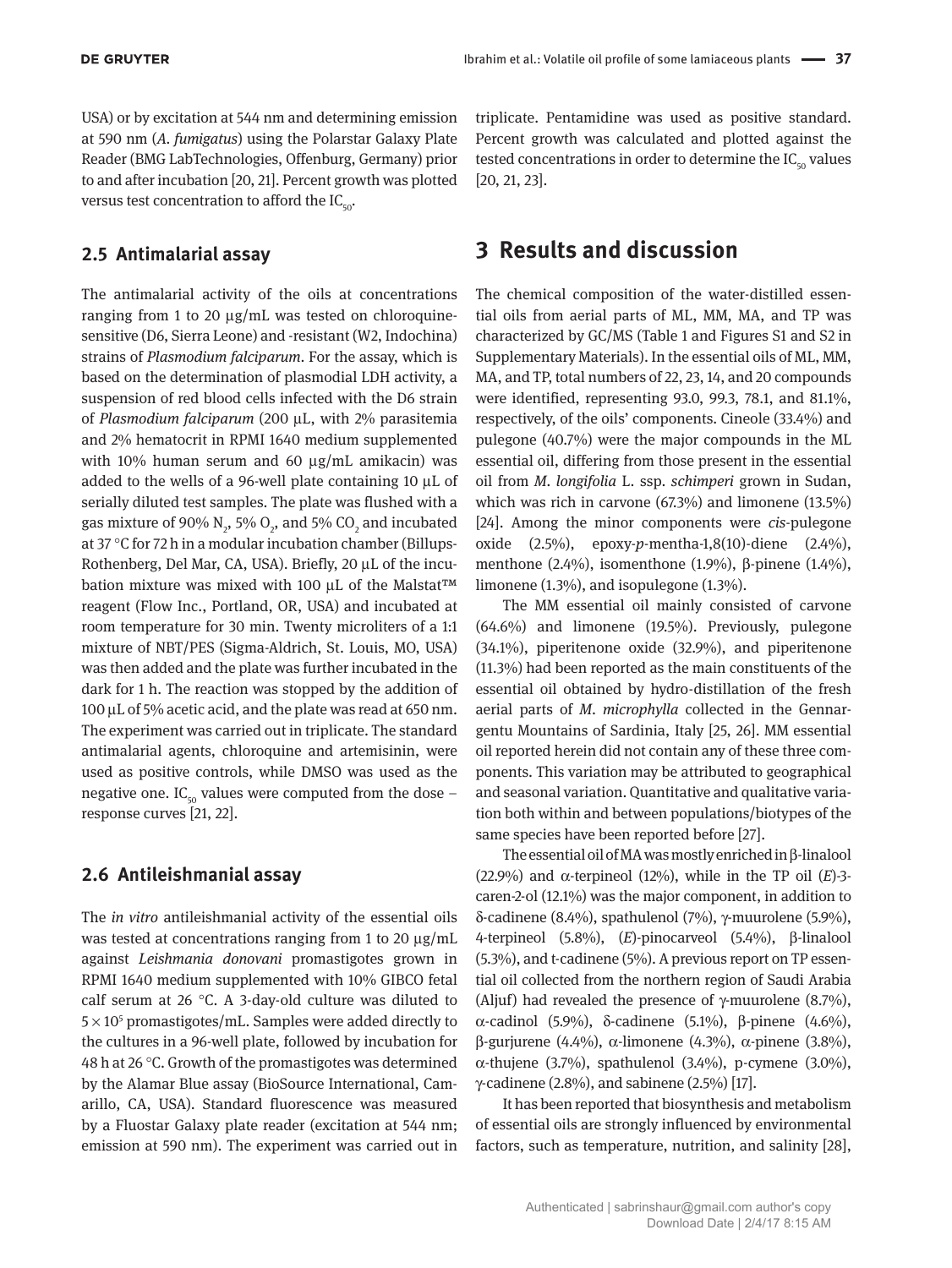**Table 1:** Relative percentage of volatile compounds in the essential oils of *Mentha longifolia*, *M. microphylla*, *M. australis*, and *Teucrium polium* identified by GC-MS.

| Peak no.    | <b>Kovats index</b> | Compound                                | $\%$                     |                          |                          |                          |
|-------------|---------------------|-----------------------------------------|--------------------------|--------------------------|--------------------------|--------------------------|
|             |                     |                                         | M. longifolia            | M. microphylla           | M. australis             | T. polium                |
| $\mathbf 1$ | 937                 | $\alpha$ -Pinene <sup>a</sup>           | 0.8                      | 0.9                      | $\qquad \qquad -$        |                          |
| $\mathbf 2$ | 954                 | $\alpha$ -Fenchene                      | 0.1                      | 0.1                      | -                        |                          |
| 3           | 962                 | 2-Heptenal                              | 0.1                      | $\overline{\phantom{0}}$ | L.                       | -                        |
| 4           | 976                 | Sabinene                                | 0.2                      | 0.4                      | -                        | -                        |
| 5           | 982                 | β-Pinene <sup>a</sup>                   | 1.4                      | 1.2                      | $\overline{a}$           | -                        |
| 6           | 990                 | $\beta$ -Myrcene <sup>a</sup>           | 0.4                      | 0.3                      | $\overline{a}$           |                          |
| 7           | 999                 | 3-Octanol                               | $\overline{\phantom{a}}$ | 0.4                      | -                        |                          |
| 8           | 1028                | m-Cymene                                | 0.3                      | 0.3                      | $\overline{\phantom{0}}$ | $\overline{a}$           |
| 9           | 1034                | Limonene <sup>a</sup>                   | 1.3                      | 19.5                     | -                        | -                        |
| 10          | 1039                | Cineole <sup>a</sup>                    | 33.4                     | 4.3                      | $\overline{\phantom{0}}$ | $\overline{\phantom{0}}$ |
| 11          | 1057                | 3-Thujen-2-ol                           | $\qquad \qquad -$        | $\overline{\phantom{0}}$ | $\qquad \qquad -$        | 2.2                      |
| 12          | 1077                | Unknown monoterpene                     |                          | -                        | $\qquad \qquad -$        | 0.6                      |
| 13          | 1101                | β-Linalool <sup>a</sup>                 |                          | $\overline{\phantom{0}}$ | 22.9                     | 5.3                      |
| 14          | 1109                | $\beta$ -Terpinene                      |                          | L,                       | $\qquad \qquad -$        | 1.4                      |
| 15          | 1120                | Unknown monoterpene                     |                          | ۳                        | $\overline{a}$           | 1.8                      |
| 16          | 1128                | (Z)-allo-ocimene                        |                          | -                        | -                        | 1.8                      |
| 17          | 1130                | 1,3,8-p-Menthatriene                    |                          | 0.1                      | $\overline{\phantom{a}}$ | $\qquad \qquad -$        |
|             | 1135                | Unknown                                 | $\equiv$                 | $\overline{\phantom{0}}$ | $\overline{\phantom{0}}$ | 2.2                      |
| 18<br>19    | 1141                | Limonene oxide                          |                          | 0.5                      | -                        | ۳                        |
|             |                     |                                         |                          |                          |                          |                          |
| 20          | 1143                | (E)-Pinocarveol                         | $\overline{\phantom{0}}$ | $\overline{\phantom{0}}$ | $\qquad \qquad -$        | 5.4                      |
| 21          | 1152                | $(E)$ -3-Caren-2-ol                     | $\qquad \qquad -$        | -                        | $\qquad \qquad -$        | 12.1                     |
| 22          | 1155                | Menthone                                | 2.4                      | $\overline{\phantom{0}}$ | $\overline{\phantom{0}}$ | $\qquad \qquad -$        |
| 23          | 1165                | Isomenthone                             | 1.9                      | 0.4                      | $\qquad \qquad -$        | $\qquad \qquad -$        |
| 24          | 1169                | Unknown                                 | ÷                        | $\qquad \qquad -$        | -                        | 0.1                      |
| 25          | 1170                | Ocimenol                                | 0.4                      | 0.1                      | $\overline{\phantom{0}}$ | $\qquad \qquad -$        |
| 26          | 1180                | Dihydrocarvone                          | 0.2                      | 2.5                      | $\overline{\phantom{0}}$ |                          |
| 27          | 1184                | Borneol                                 | $\qquad \qquad -$        | $\qquad \qquad -$        | 3.4                      |                          |
| 28          | 1185                | Isopulegone                             | 1.3                      | 0.3                      | $\qquad \qquad -$        |                          |
| 29          | 1191                | 4-Terpineol                             | $\overline{\phantom{0}}$ | 0.2                      | $\qquad \qquad -$        | 5.8                      |
| 30          | 1192                | 3,7-Octadiene-2,6-diol, 2,6-dimethyl-   | $\overline{\phantom{0}}$ | $\qquad \qquad -$        | 8.6                      |                          |
| 31          | 1194                | p-Cymen-3-ol                            | $\qquad \qquad -$        | $\qquad \qquad -$        | $\overline{\phantom{m}}$ | 4.3                      |
| 32          | 1195                | $\alpha$ -Terpineol                     | 0.6                      | 0.2                      | 12                       | 2.9                      |
| 33          | 1218                | $(3Z, 5E) - 1, 3, 5$ -Undecatriene      | 0.2                      | $\overline{\phantom{0}}$ | $\overline{\phantom{a}}$ |                          |
| 34          | 1211                | Verbenone                               | $\qquad \qquad -$        | $\qquad \qquad -$        | $\overline{\phantom{m}}$ | 3.0                      |
| 35          | 1229                | $(E)$ -Carveol                          | $\qquad \qquad -$        | 0.9                      | $\overline{\phantom{a}}$ | $\overline{a}$           |
| 36          | 1238                | Unknown monoterpene                     | 1.0                      |                          | 1.7                      |                          |
| 37          | 1251                | Pulegone                                | 40.7                     | 0.9                      | 2.3                      |                          |
| 38          | 1253                | Unknown                                 |                          |                          |                          | 1.6                      |
| 39          | 1256                | Carvone <sup>a</sup>                    | 0.6                      | 64.6                     | 1.8                      | $\qquad \qquad -$        |
| 40          | 1273                | (Z)-Pulegone oxide                      | 2.5                      |                          | $\overline{\phantom{a}}$ | $\qquad \qquad -$        |
| 41          | 1276                | 2,6-Dimethyl-2,7-octadiene-1,6-diol     |                          | $\overline{\phantom{0}}$ | 2.2                      | -                        |
| 42          | 1278                | Carvone oxide                           |                          | 0.4                      |                          |                          |
| 43          | 1283                | 2,6-Octadien-1-ol, 3,7-dimethyl acetate |                          |                          | 1.5                      |                          |
| 44          | 1294                | <b>Borneol acetate</b>                  |                          |                          | 1.4                      | 1.6                      |
| 45          | 1299                | Epoxy-p-mentha-1,8(10)-diene            | 2.4                      |                          | $\qquad \qquad -$        |                          |
| 46          | 1301                | Unknown monoterpene                     |                          |                          | 3.2                      |                          |
| 47          | 1303                | Unknown aromatic                        |                          |                          |                          | 1.4                      |
| 48          | 1314                | Unknown monoterpene                     | 1.8                      |                          | $\overline{\phantom{a}}$ |                          |
| 49          | 1321                | Unknown                                 |                          |                          | 2.7                      |                          |
| 50          | 1334                | Unknown monoterpene                     |                          |                          | 2.5                      | $\overline{\phantom{m}}$ |
| 51          | 1345                | Eucarvone                               | 1.1                      |                          | $\overline{\phantom{0}}$ |                          |
| 52          | 1355                | β-Terpinyl acetate                      | $\qquad \qquad -$        | 0.2                      | $\overline{\phantom{a}}$ | 2.4                      |
| 53          | 1359                | Unknown monoterpene                     | $\overline{\phantom{0}}$ |                          | 1.9                      |                          |
| 54          | 1362                | Mint furanone                           | 0.7                      |                          |                          |                          |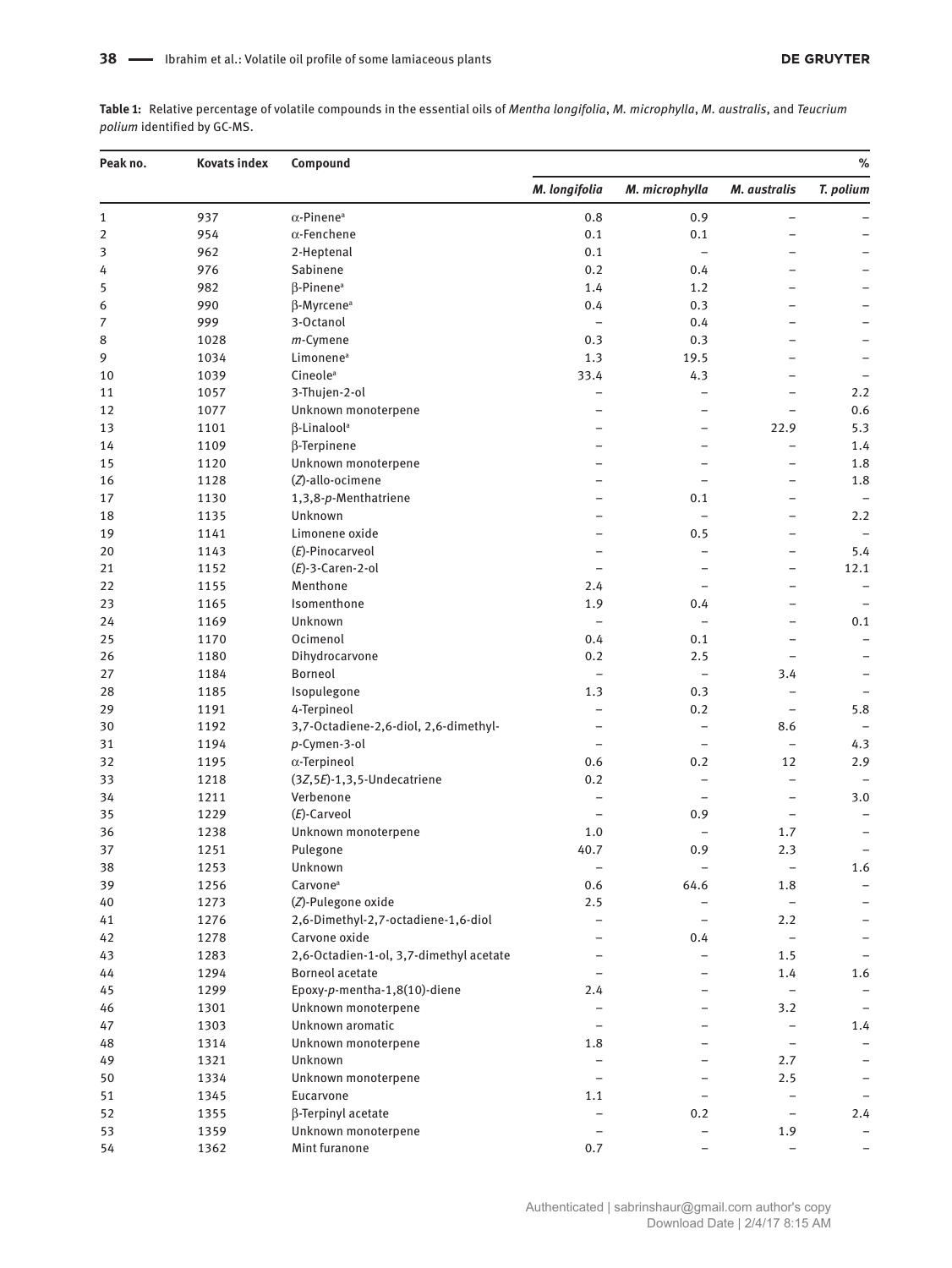#### **Table 1** (continued)

| Peak no.             | <b>Kovats index</b>      | Compound                                                 |                          |                          |                          | $\%$                     |
|----------------------|--------------------------|----------------------------------------------------------|--------------------------|--------------------------|--------------------------|--------------------------|
|                      |                          |                                                          | M. longifolia            | M. microphylla           | M. australis             | T. polium                |
| 55                   | 1370                     | Unknown                                                  | 0.6                      | $\qquad \qquad -$        | $\overline{a}$           |                          |
| 56                   | 1375                     | Epoxylinalool                                            | $\overline{\phantom{a}}$ | $\overline{\phantom{0}}$ | 3.5                      | $\overline{a}$           |
| 57                   | 1378                     | Unknown                                                  | 0.4                      |                          | $\equiv$                 |                          |
| 58                   | 1392                     | $\alpha$ -Cubebene                                       | $\overline{\phantom{0}}$ |                          | $\overline{\phantom{a}}$ | $0.8\,$                  |
| 59                   | 1395                     | 1-Methyl-4-(1-acetoxy-1-methylethyl)-<br>cyclohex-2-enol | $\overline{a}$           | $\overline{a}$           | 2.2                      | $\overline{\phantom{0}}$ |
| 60                   | 1379                     | $\alpha$ -Bourbonene                                     | $\overline{\phantom{0}}$ | 0.5                      | $\equiv$                 |                          |
| 61                   | 1403                     | β-Bourbonene                                             |                          | $\overline{\phantom{0}}$ | $\overline{\phantom{0}}$ | 2.1                      |
| 62                   | 1405                     | Unknown                                                  | 0.3                      | $\overline{a}$           | $\qquad \qquad -$        | $\overline{\phantom{0}}$ |
| 63                   | 1426                     | Unknown                                                  | $\qquad \qquad -$        | 0.5                      | $\qquad \qquad -$        |                          |
| 64                   | 1439                     | β-Farnesene <sup>a</sup>                                 |                          | $\qquad \qquad -$        | $\overline{\phantom{0}}$ | 2.6                      |
| 65                   | 1442                     | Unknown monoterpene                                      | $\qquad \qquad -$        | $\overline{\phantom{0}}$ | 3.0                      | $\overline{\phantom{0}}$ |
| 66                   | 1453                     | Unknown                                                  | 2.4                      | $\overline{\phantom{0}}$ | $\qquad \qquad -$        | $\overline{\phantom{0}}$ |
| 67                   | 1482                     | $\tau$ -Gurjunene                                        | $\overline{\phantom{0}}$ | $\overline{\phantom{0}}$ | $\overline{\phantom{0}}$ | 3.5                      |
| 68                   | 1514                     | $\tau$ -Muurolene                                        | $\overline{\phantom{0}}$ | $\overline{\phantom{0}}$ | $\qquad \qquad -$        | 5.9                      |
| 69                   | 1519                     | Unknown                                                  | 0.5                      |                          | $\overline{\phantom{0}}$ |                          |
| 70                   | 1522                     | δ-Cadinene                                               | $\overline{\phantom{0}}$ | $\overline{\phantom{0}}$ | $\qquad \qquad -$        | 8.4                      |
| 71                   | 1562                     | Chamigrene                                               | L.                       | $\equiv$                 | 7.3                      |                          |
| 72                   | 1601                     | Spathulenol                                              |                          |                          | $\qquad \qquad -$        | 7.0                      |
| 73                   | 1607                     | Unknown                                                  |                          |                          | 3.3                      | 5.3                      |
| 74                   | 1618                     | t-Gurjunene                                              | -                        | $\overline{\phantom{0}}$ | 8.1                      | $\qquad \qquad -$        |
| 75                   | 1649                     | Epijunenyl acetate                                       |                          | ÷                        | 0.9                      |                          |
| 76                   | 1628                     | t-Cadinene                                               |                          |                          |                          | 2.6                      |
| 77                   | 1672                     | Unknown sesquiterpene                                    |                          |                          | $\equiv$                 | 5.0                      |
| 78                   | 1676                     | Unknown sesquiterpene                                    |                          |                          | 3.6                      | ÷                        |
|                      | Non-oxygenated compounds | Monoterpenes and aliphatic<br>hydrocarbons (%)           | 4.8                      | 22.8                     | $\overline{a}$           | 3.2                      |
|                      |                          | Sesquiterpene hydrocarbons (%)                           | $\overline{\phantom{m}}$ | 0.5                      | 15.4                     | 25.9                     |
| Oxygenated compounds |                          | Alcohols (%)                                             | 3.4                      | 2.3                      | 51.3                     | 45.0                     |
|                      |                          |                                                          | $\equiv$                 | 0.5                      | $\overline{\phantom{0}}$ | 7.0                      |
|                      |                          | Oxides (%)                                               | 33.4                     | 4.8                      | $\overline{\phantom{0}}$ | $\qquad \qquad -$        |
|                      |                          | Epoxides (%)                                             | 2.4                      | $\overline{\phantom{0}}$ | 3.5                      |                          |
|                      |                          | Ketones (%)                                              | 51.4                     | 68.7                     | 4.1                      | 3                        |
|                      |                          | Esters (%)                                               | $\overline{\phantom{0}}$ | 0.2                      | 3.8                      | 4.0                      |
| Total                |                          |                                                          | 100.0                    | 99.8                     | 100.0                    | 99.1                     |
| Not identified       |                          |                                                          | 7.0                      | 0.5                      | 21.9                     | 18.0                     |
| Identified           |                          |                                                          | 93.0                     | 99.3                     | 78.1                     | 81.1                     |

a Volatiles identified by comparison with standard.

as well as by factors related to genotype and agronomic conditions, such as harvesting time, plant age, and crop density [29].

The essential oils were evaluated for their antimicrobial activities against *Candida albicans*, *C*. *glabrata*, *C*. *krusei*, *Aspergillus fumigatus*, *Cryptococcus neoformans*, methicillin-resistant *Staphylococcus aureus* (MRSA), *S*. *aureus*, *Escherichia coli*, and *Pseudomonas aeruginosa,* and for antileishmanial activities against *Leishmania*  *donovani* promastigotes, as well as for antimalarial activities against chloroquine-sensitive and -resistant strains of *Plasmodium falciparum.* TP and MA essential oils exhibited antileishmanial activity with  $IC_{50}$  values of 2.3 and 3.7  $\mu$ g/mL, respectively, compared to the IC<sub>50</sub> of 2.1 μg/mL of the positive control, pentamidin. The MM essential oil exhibited weaker activity (IC<sub>50</sub> 6.1  $\mu$ g/mL). The antileishmanial activity of MA is likely due to its high linalool content (22.9%) [30], and that of TP may be due to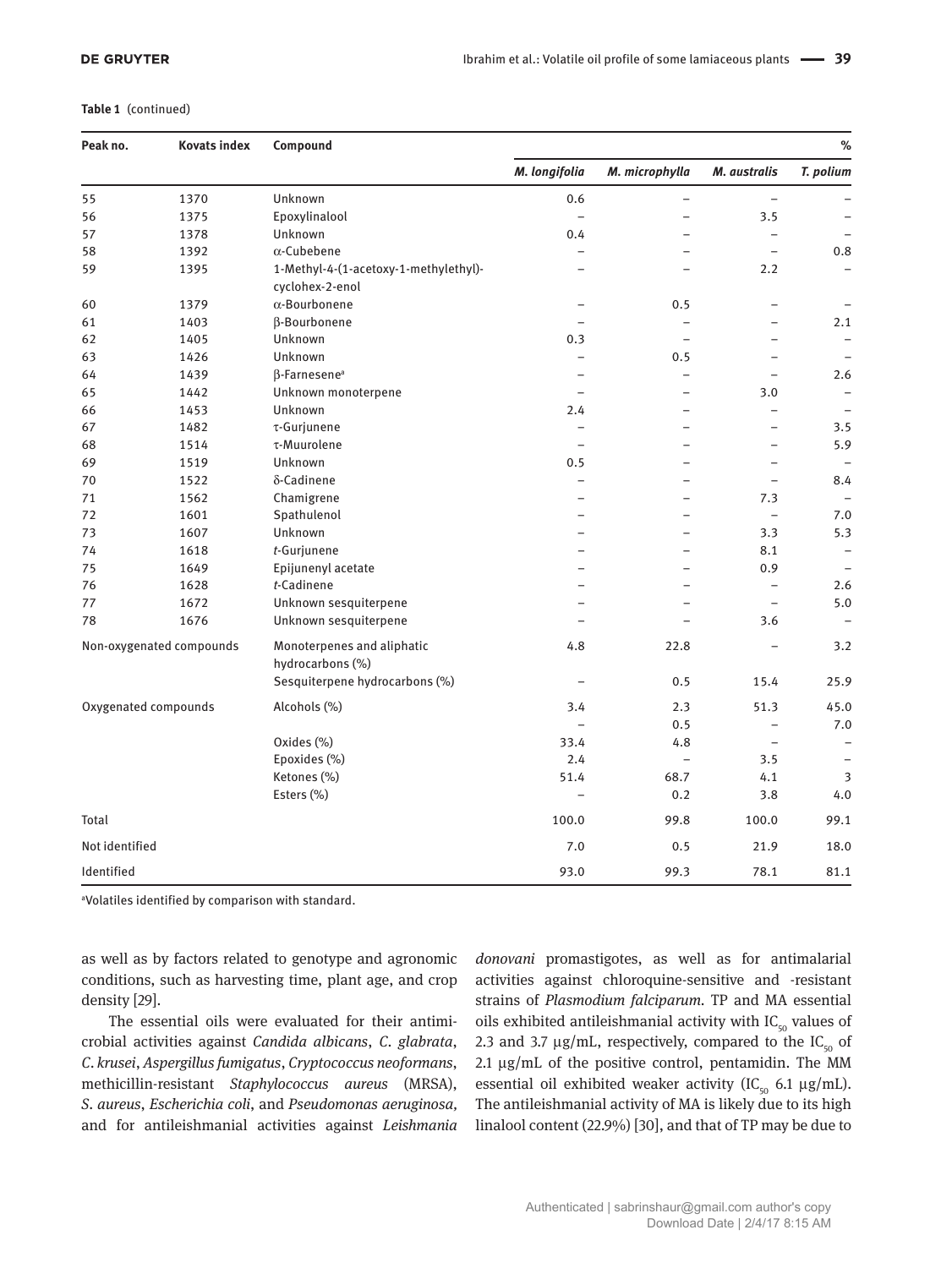(*E*)-3-caren-2-ol (12.1%). Moreover, MA exhibited moderate antifungal activity against *C*. *krusei* and *C*. *glabrata* with IC<sub>50</sub> values of 1.02 and 1.23 μg/mL, respectively, compared to amphotericin B (IC<sub>50</sub> 0.34 μg/mL). Only weak antibacterial activities were observed towards all examined strains, and none of the samples inhibited the growth of the two *P. falciparum* strains.

## **4 Conclusion**

The essential oils of *M. longifolia*, *M. microphylla*, *M. australis*, and *T. polium* were dominated by the large amounts of oxygenated compounds which were highly odoriferous and most valuable in terms of their contribution to the oil fragrance in addition to their antimicrobial effect. The essential oils of TP and MA showed promising antileishmanial activities towards *L. donovani.* In contrast, MA essential oil exhibited antifungal activities towards *Candida kursei* and *Candida glabrata*.

**Acknowledgments:** The authors are thankful to Dr. Melissa Jacobs and Ms. Marsha Wright for conducting the antimicrobial tests, Dr. Babu Tekwani for the antileishmanial assay, and Dr. Shabana Khan for the antimalarial assay (National Center for Natural Products Research, Department of Pharmacognosy, School of Pharmacy, University of Mississippi). Dr. Mohamed Farag acknowledges Alexander von Humboldt Foundation, Germany for supporting he purchase of the GC/MS instrument.

## **References**

- 1. Daferera DJ, Ziogas BN, Polissiou MG. GC-MS analysis of essential oils from some Greek aromatic plants and their fungitoxicity on *Penicillium digitatum*. J Agric Food Chem 2000;48:2576–81.
- 2. Burt S. Essential oils: their antibacterial properties and potential applications in foods-A review. Int J Food Microbiol 2004;94*:* 223–53.
- 3. Edris AE. Pharmaceutical and therapeutic potentials of essential oils and their individual volatile constituents: a review. Phytother Res 2007;21:308–23.
- 4. Valentin A, Pélissier Y, Benoit F, Marion C, Kone D, Mallie M, et al. Composition and antimalarial activity *in vitro* of volatile components of *Lippia multiflora*. Phytochemistry 1995;40:1439–42.
- 5. Ueda-Nakamura T, Mendonça-Filho RR, Morgado-Díaz JA, Korehisa Maza P, Prado Dias Filho B, Aparício Garcia Cortez D, et al. Antileishmanial activity of eugenol-rich essential oil from *Ocimum gratissimum*. Parasitol Int 2006;55:99–105.
- 6. Vining KJ, Zhang Q, Tucker AO, Smith C, Davis TM. *Mentha longifolia* (L.): A model species for mint genetic research. HortScience 2005;40:1225–29.
- 7. Božović M, Pirolli A, Ragno R. *Mentha suaveolens* Ehrh. (Lamiaceae) essential oil and its main constituent piperitenone oxide: Biological activities and chemistry. Molecules 2015;20:8605–33.
- 8. Al-Sodany YM, Bazaid SA, Mosallam HA. Medicinal plants in Saudi Arabia: I. Sarrwat Mountains at Taif, KSA. Acad J Plant Sci 2013;6:134–45.
- 9. Eshratifar M, Attar F, Mahdigholi K. Micromorphological studies on nutlet and leaf indumentum of genus *Teucrium* L. (Lamiaceae) in Iran. Turk J Bot 2011;35:25–35.
- 10. Collenette S. Wild flowers of Saudi Arabia. King of Saudi Arabia: National Commission for Wild Life Conservation and Development (NCWCD) & Sheila Collenette, King Fahd National Library, Saudi Arabia, 1999.
- 11. Rahman MA, Mossa JS, Al-Said MS, Al-Yahya MA. Medicinal plant diversity in the flora of Saudi Arabia 1: a report on seven plant families. Fitoterapia 2004;75:149–61.
- 12. Batanouny K, Baeshin N. Studies on the flora of Arabia II. The Medina-Badr Road. Saudi Arabia. Bull Fac Sci King Abdulaziz Univ 1982;6:7–29.
- 13. Mossa JS, Al-Yahya MA, Al-Meshal IA. Medicinal plants of Saudi Arabia, Vol. 1. Saudi Arabia: King Saud University Liberies, 1987.
- 14. Al-Shanwani M. Plants used in Saudi Arabia folk medicine. Riyadh, Saudi Arabia: King Abdul Aziz City for Science and Technology, 1996.
- 15. Kothari S, Singh U. The effect of row spacing and nitrogen fertilization on scotch spearmint (*Mentha gracilis* Sole). J Essent Oil Res 1995;7:287–97.
- 16. Moreno L, Bello R, Primo-Yúfera E, Esplugues J. Pharmacological properties of the methanol extract from *Mentha suaveolens* Ehrh. Phytother Res 2002;16:10–13.
- 17. Guetat A, Al-Ghamdi F. Analysis of the essential oil of the germander *Teucrium polium* L. aerial parts from the northern regions of Saudi Arabia. Int J Appl Biol Pharm Technol 2014;5:128–35.
- 18. Farag MA, Wessjohann LA. Volatiles profiling in medicinal licorice roots using steam distillation and solid-phase microextraction (SPME) coupled to chemometrics. J Food Sci 2012;77:C1179–84.
- 19. Abdallah HM, Ezzat SM. Effect of the method of preparation on the composition and cytotoxic activity of the essential oil of *Pituranthos tortuosus*. Z Naturforsch 2011;66c:143–8.
- 20. Al-Musayeib NM, Mohamed GA, Ibrahim SR, Ross SA. New thiophene and flavonoid from *Tagetes minuta* leaves growing in Saudi Arabia. Molecules 2014;19:2819–28.
- 21. Elkhayat ES, Ibrahim SR, Mohamed GA, Ross SA. Terrenolide S, a new antileishmanial butenolide from the endophytic fungus *Aspergillus terreus*. Nat Prod Res 2016;30:814–20.
- 22. El-Shanawany MA, Mohamed GA, Nafady AM, Ibrahim SR, Radwan MM, Ross SA. A new xanthone from the roots of *Centaurium spicatum*. Phytochem Lett 2011;4:126–8.
- 23. Ibrahim SR, Elkhayat ES, Mohamed GA, Khedr AI, Fouad MA, Kotb MH, et al. Aspernolides F and G, new butyrolactones from the endophytic fungus *Aspergillus terreus*. Phytochemistry Lett 2015;14:84–90.
- 24. Younis YM, Beshir SM. Carvone-rich essential oils from *Mentha longifolia* (L.) Huds. ssp. schimperi Briq. and *Mentha spicata* L. grown in Sudan. J Essent Oil Res 2004;16:539–41.
- 25. Halim A, Mashaly M, Sandra P. Constituents of the essential oil of *Mentha microphylla* C. Koch. Egyptian J Pharm Sci 1990;31:437–41.